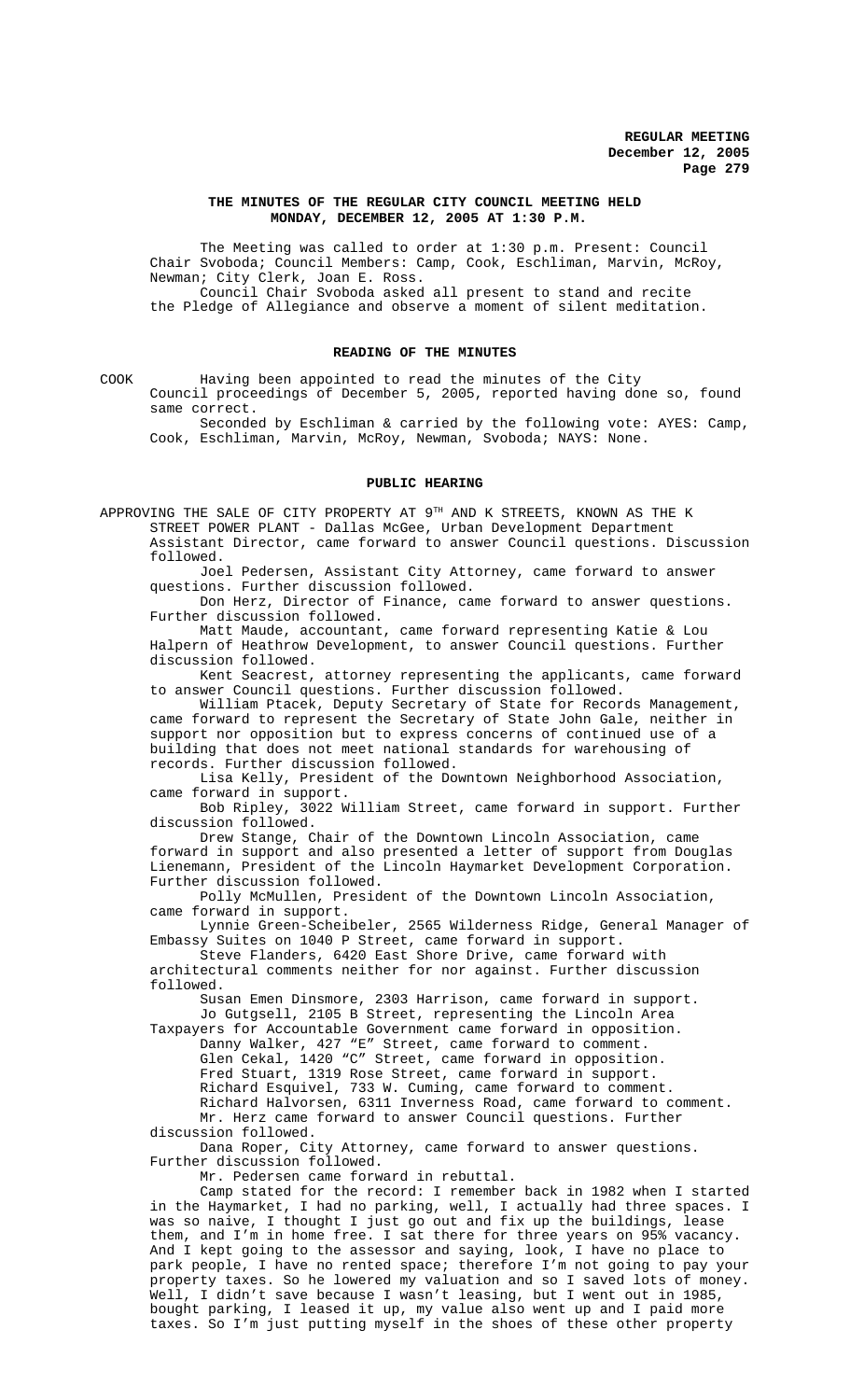owners and in fairness to them, if they lose the parking that they've been contracting for, yes, they are going to try to find other alternatives. But it may depreciate the value, lower the value, and so nowhere in the scenario here have we looked at that. I just want the ability as we go along this 180 days, assuming we proceed forward, that all of the parties can put those numbers on the table and make sure we're fully appreciating each others' positions and it doesn't result in pulling pistols out and dueling.

This matter was taken under advisement.

## **TOOK BREAK 4:43 P.M. RECONVENED 5:00 P.M.**

- CHANGE OF ZONE 05070A AMENDING CHAPTER 27.53 OF THE LINCOLN MUNICIPAL CODE RELATING TO FLOOD REGULATIONS FOR NEW GROWTH AREAS BY AMENDING SECTION 27.53.030 TO PROVIDE DEVELOPMENT STANDARDS ON PROPERTY LOCATED IN THE FLOODWAY, FLOODPLAIN OR FLOODPRONE AREA. (Related Items: 05-175, 05-177, 05-176, 05-178, 05R-283, 05R-285);
- CHANGE OF ZONE 05070B AMENDING CHAPTER 27.52 OF THE LINCOLN MUNICIPAL CODE RELATING TO FLOOD REGULATIONS FOR THE EXISTING URBAN AREA BY AMENDING SECTION 27.52.010 TO ADD A REFERENCE TO FLOODPRONE AREA; BY AMENDING SECTION 27.52.020 TO ADD A DEFINITION FOR "FLOODPRONE AREA" AND A DEFINITION FOR "WATERSHED MASTER PLAN"; BY AMENDING SECTION 27.52.030 TO ADD STANDARDS FOR DEVELOPMENT WITHIN THE FLOODPRONE AREAS, TO PROHIBIT DEVELOPMENT WITHIN THE FLOODWAY EXCEPT AS PROVIDED IN THE GENERAL STANDARDS, AND TO PROVIDE THAT THE FLOODWAY SHALL BE THE AREA AS DESIGNATED BY THE FEDERAL EMERGENCY MANAGEMENT AGENCY OR BY HYDROLOGIC AND HYDRAULIC STUDIES APPROVED BY THE CITY WHERE THIS INFORMATION IS THE BEST AVAILABLE INFORMATION; BY AMENDING SECTION 27.52.040 TO INCLUDE FLOODPRONE AREAS; AND BY AMENDING SECTION 27.52.050 TO INCLUDE FLOODPRONE AREAS. (Related Items: 05-175, 05-177, 05-176, 05-178, 05R-283, 05R-285);
- MISCELLANEOUS NO. 05023A AMENDING CHAPTER 26.24 OF THE LINCOLN MUNICIPAL CODE RELATING TO FLOOD REGULATIONS FOR THE EXISTING URBAN AREA BY AMENDING SECTION 26.24.010 TO ADD A DEFINITION FOR "FLOODPRONE AREA"; BY AMENDING SECTION 26.24.020 TO PROVIDE PLATTING AND SUBDIVISION RESTRICTIONS ON LAND LOCATED IN THE FLOODWAY, FLOODPLAIN OR FLOODPRONE AREAS; BY AMENDING SECTION 26.24.030 TO REQUIRE ADDITIONAL INFORMATION TO BE SHOWN ON THE PRELIMINARY PLAT IF THE SUBDIVISION IS LOCATED IN THE FLOODPRONE AREAS. (Related Items: 05-175, 05-177, 05-176, 05-178, 05R-283, 05R-285);
- MISCELLANEOUS NO. 05023B AMENDING CHAPTER 26.25 OF THE LINCOLN MUNICIPAL CODE RELATING TO FLOOD REGULATIONS FOR NEW GROWTH AREAS BY AMENDING SECTION 26.25.020 TO PROVIDE PLATTING AND SUBDIVISION RESTRICTIONS ON LAND LOCATED IN THE FLOODWAY, FLOODPLAIN OR FLOODPRONE AREAS. (Related Items: 05-175, 05-177, 05-176, 05-178, 05R-283, 05R-285);
- TO FORMALLY RECOGNIZE THE BEAL SLOUGH 100-YEAR FLOODPRONE AREAS AND REVISED FLOODWAY, INCLUDING UPDATED FLOOD ELEVATIONS, AS THE BEST AVAILABLE INFORMATION FOR LOCAL FLOOD REGULATION PURPOSES. (Related Items: 05-175, 05-177, 05-176, 05-178, 05R-283, 05R-285);
- TO UPDATE A PORTION OF THE STEVENS CREEK 100-YEAR FLOODPRONE AREAS AND REVISED FLOODWAY MAP ADOPTED IN 2004, INCLUDING UPDATED FLOOD ELEVATIONS, AS THE BEST AVAILABLE INFORMATION FOR LOCAL FLOOD REGULATION PURPOSES. (Related Items: 05-175, 05-177, 05-176, 05-178, 05R-283, 05R-285);
- TO FORMALLY RECOGNIZE THE SOUTHEAST UPPER SALT CREEK 100-YEAR FLOODPRONE AREAS, INCLUDING UPDATED FLOOD ELEVATIONS, AS THE BEST AVAILABLE INFORMATION FOR LOCAL FLOOD REGULATION PURPOSES. (Related Items: 05R-282, 05R-284);
- TO FORMALLY RECOGNIZE THE CARDWELL BRANCH 100-YEAR FLOODPRONE AREAS AND REVISED FLOODWAY, INCLUDING UPDATED FLOOD ELEVATIONS, AS THE BEST AVAILABLE INFORMATION FOR LOCAL FLOOD REGULATION PURPOSES. (Related Items: 05R-282, 05R-284) - Nicole Fleck-Tooze, Public Works & Utilities, and Glen Johnson, General Manager of the Lower Platte South Natural Resources District, came forward to present information on the floodplain mapping update and to answer Council questions. Discussion followed.

Brian Dunagan, State Floodplain Manager, came forward to answer questions. Further discussion followed.

Marilyn McNabb, 1701 W. Rose Street, came forward in support. Craig Mason, 5950 Sunrise Road, representing Lincoln Independent Business Association (LIBA), came forward in opposition. He stated Federal standards exist and those keep Lincoln on a level playing field with other communities. Further discussion followed.

Wendy Francis, 3818 S.  $16^{\rm th}$ , came forward in opposition. Further discussion followed.

Sharon Miller, 2108 Southwood Place, representing a townhome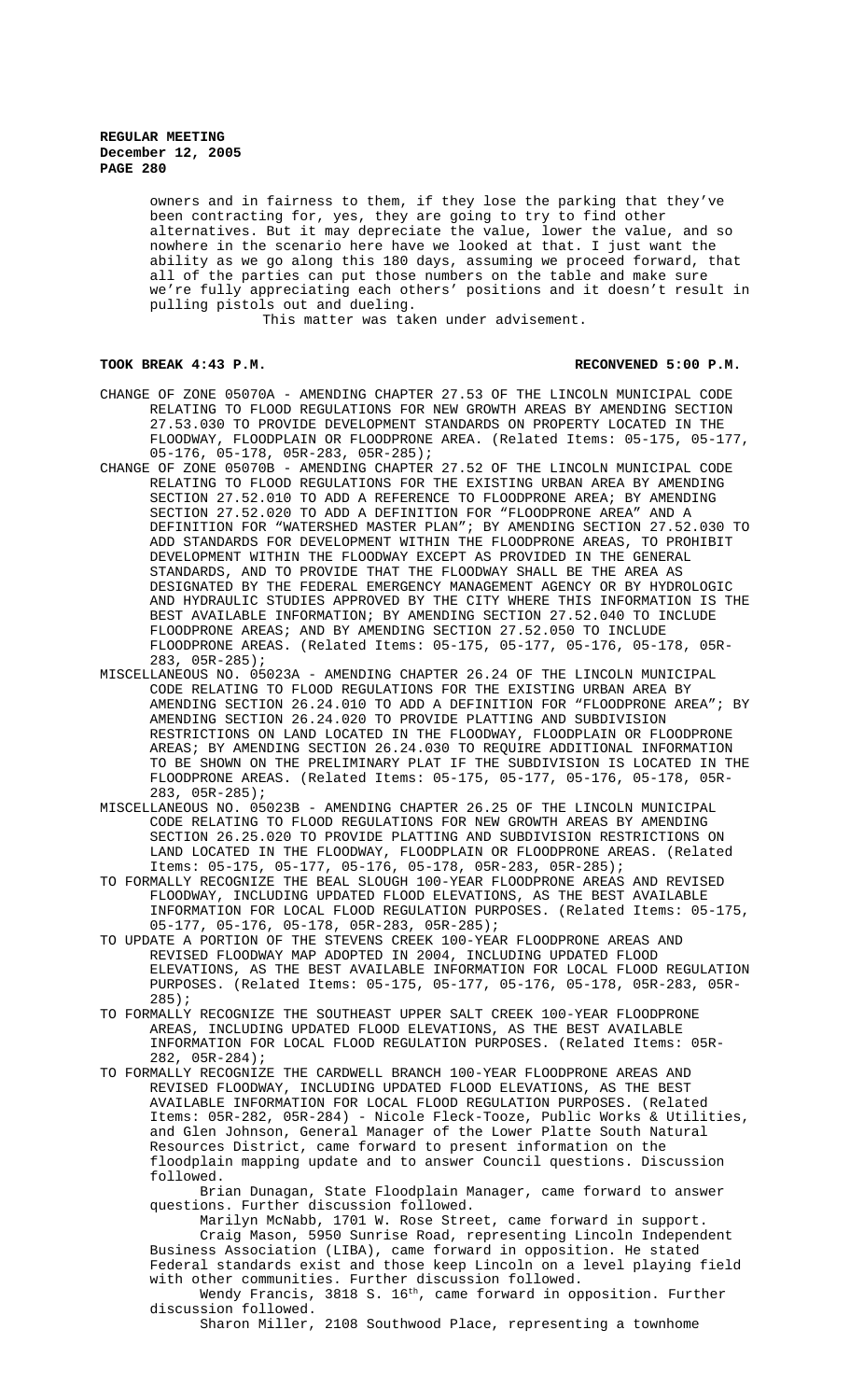association near the Beal Slough area, came forward in opposition.

Pat Ohmberger, 815 Sage Circle, came forward in opposition. Further discussion followed.

Fernando Pages, owner of Brighton Construction Company, came forward in opposition. He feels there should be more local interest in developing alternatives that would help development continue even despite more stringent regulation. Further discussion followed.

Marvin stated for the record: We do have a lot of dark fiber in this town and the state of Nebraska and certain interests have tried to keep that dark so that we can't light up the community and do the internet things that you'd like to do. We're stalled because of legislation.

Darlene Fletcher, 8110 Dougan Circle, came forward in opposition. Further discussion followed.

Ms. Fleck-Tooze came forward to clarify that this is all a part of a single study being done cooperatively by the city in partnership with the NRD and FEMA as one cooperating partnership and it's according to FEMA's guidelines and specifications for floodplain mapping. Further discussion followed.

Mr. Dunagan came forward to answer questions. Further discussion followed.

Rick Krueger, 6525 S. 66th, Developer, came forward in opposition. Further discussion followed.

Russell Miller, 341 S. 52<sup>nd</sup>, representative of the Lincoln Neighborhood Alliance, came forward in support stating that the changes to Lincoln's Municipal Code are a necessity to protect the many investors of Lincoln, plus there should be additional language that requires floodplain data to be updated every 10 years. Further discussion followed.

Bob Kozelka, 1935 A Street, came forward in support.

Peter Katt, 1045 Lincoln Mall, Suite 200, came forward in opposition stating the FEMA provisions are already adequate. Further discussion followed.

Mark Hunzeker, 1045 Lincoln Mall, Suite 200, came forward in opposition. Further discussion followed.

Foster Collins, 2100 Calvert Street, came forward in support. Ms. Fleck-Tooze came forward to answer questions. She stated that ignoring information about flood hazards doesn't further Lincoln as a community of opportunity and that we are using science and technology to identify what those flood hazards are and to make sure everyone has the most up-to-date information about where those hazards are. Further discussion followed.

Randy Graham, of PBS & J, a consulting firm working with the city on Beal Slough, came forward to answer questions . Further discussion followed.

This matter was taken under advisement.

AMENDING CHAPTER 10.14 OF THE LINCOLN MUNICIPAL CODE TO ALLOW U-TURNS AT STREET INTERSECTIONS, EXCEPT WHERE SPECIFICALLY PROHIBITED, BY AMENDING SECTION 10.14.040 RELATING TO RIGHT-OF-WAY; AMENDING SECTION 10.14.170 RELATING TO TURNING MOVEMENTS AND REQUIRED SIGNALS; AMENDING SECTION 10.14.180 RELATING TO SIGNALS BY HAND AND ARM OR SIGNAL LAMPS; AMENDING SECTION 10.14.190 RELATING TO REQUIRED POSITION AND METHOD OF TURNING AT INTERSECTIONS; AMENDING SECTION 10.14.200 RELATING TO U-TURN ONLY AT STREET INTERSECTIONS; REPEALING SECTION 10.14.210 RELATING TO TURNS ON ARTERIAL STREETS IN CONGESTED DISTRICT; AND AMENDING SECTION 10.14.220 RELATING TO TURNS RESTRICTED AT INTERSECTIONS WITH AUTOMATIC SIGNALS - Scott Opfer, Public Works Dept., came forward to answer Council questions. Discussion followed.

This matter was taken under advisement.

APPROVING A WAIVER OF THE DESIGN STANDARDS FOR VEHICLE STACKING FOR THE PROPOSED HS BANK BRANCH AT 5560 SOUTH 48TH STREET TO REDUCE THE DRIVE-THRU TELLER STACKING BY ONE VEHICLE - Gary Butts, 5560 S.  $48^{\text{th}}$  Street, came forward in opposition. Discussion followed.

Bob True, Vice President of HS Bank, came forward in support. Further discussion followed.

Scott Opfer, Public Works Dept., came forward in opposition. Further discussion followed.

Nicole Fleck-Tooze, Public Works & Utilities, came forward to answer questions. Further discussion followed.

Mr Butts and Mr. True came forward for rebuttal. Further discussion followed.

This matter was taken under advisement.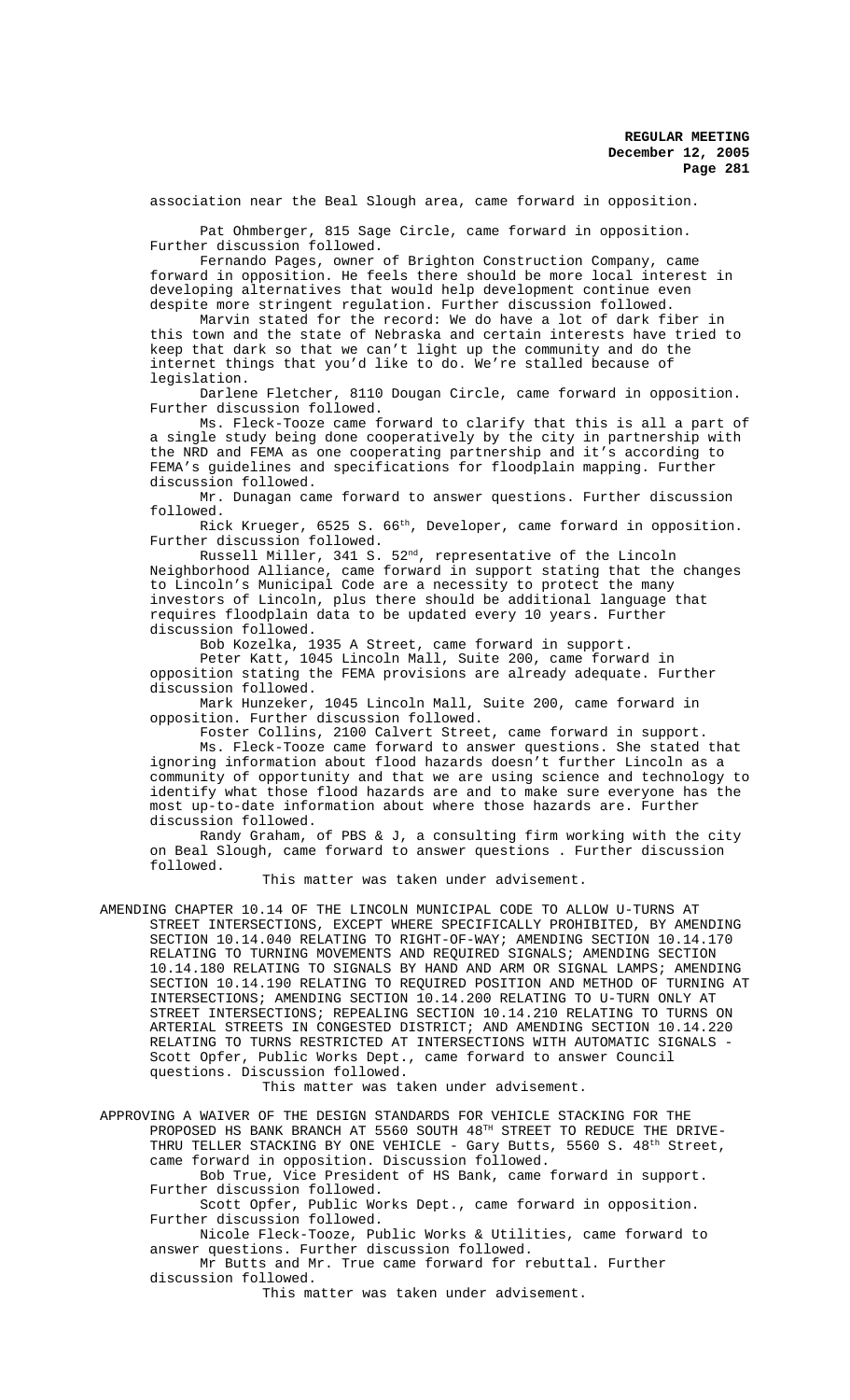APPROVING A LICENSE AGREEMENT BETWEEN THE CITY AND THE LINCOLN AIRPORT AUTHORITY FOR A 25-YEAR LEASE FOR BOWLING LAKE AND SURROUNDING AREA FOR A RESTORATION PROJECT BY THE NEBRASKA GAME AND PARKS COMMISSION - Terry Genrich, Parks & Recreation Dept., came forward to answer Council questions. Discussion followed. This matter was taken under advisement.

# **\*\* END OF PUBLIC HEARING \*\***

#### **MISCELLANEOUS**

Orville Meyer, 2456 Park Avenue, came forward in opposition of the closure of a section of 14th Street North of South Street in conjunction with the South Street improvement project for spring of 2007. He stated it will eliminate necessary parking for on-going businesses. Discussion followed.

Jessi Gibson, 1218 N. 26<sup>th</sup> Street, business owner of Sun Tannery at  $14^{\text{th}}$  & South Street, came forward in opposition of the future planned closure of a section of  $14^{\text{th}}$  Street north of South Street. She stated that the street closure affects many businesses in a negative way. Further discussion followed.

This matter was taken under advisement.

Jan Karst, 1403 E Street, came forward to urge the repeal of Ordinance 18396 and stated this will allow Lincoln to return to being governed by the Nebraska Clean Air Act as is the rest of the state. This matter was taken under advisement.

# **COUNCIL ACTION**

## **LIQUOR RESOLUTIONS - NONE**

# ORDINANCES - 2<sup>ND</sup> READING & ASSOCIATED RESOLUTIONS

- APPROVING THE SALE OF CITY PROPERTY AT 9TH AND K STREETS, KNOWN AS THE K STREET POWER PLANT - CLERK read an ordinance, introduced by Annette McRoy, approving the sale of City Property located at 9<sup>th</sup> and K Street, known as the K Street Power Plant, the second time.
- CHANGE OF ZONE 05070A AMENDING CHAPTER 27.53 OF THE LINCOLN MUNICIPAL CODE RELATING TO FLOOD REGULATIONS FOR NEW GROWTH AREAS BY AMENDING SECTION 27.53.030 TO PROVIDE DEVELOPMENT STANDARDS ON PROPERTY LOCATED IN THE FLOODWAY, FLOODPLAIN OR FLOODPRONE AREA. (Related Items: 05-175, 05-177, 05-176, 05-178, 05R-283, 05R-285) - CLERK read an ordinance, introduced by Jonathan Cook, amending Chapter 27.53 of the Lincoln Municipal Code relating to Flood Regulations for New Growth Areas by amending Section 27.53.030 to provide development standards on property located in the floodway, floodplain or floodprone area; and repealing Section 27.53.030 of the Lincoln Municipal Code as hitherto existing, the second time.
- CHANGE OF ZONE 05070B AMENDING CHAPTER 27.52 OF THE LINCOLN MUNICIPAL CODE RELATING TO FLOOD REGULATIONS FOR THE EXISTING URBAN AREA BY AMENDING SECTION 27.52.010 TO ADD A REFERENCE TO FLOODPRONE AREA; BY AMENDING SECTION 27.52.020 TO ADD A DEFINITION FOR "FLOODPRONE AREA" AND A DEFINITION FOR "WATERSHED MASTER PLAN"; BY AMENDING SECTION 27.52.030 TO ADD STANDARDS FOR DEVELOPMENT WITHIN THE FLOODPRONE AREAS, TO PROHIBIT DEVELOPMENT WITHIN THE FLOODWAY EXCEPT AS PROVIDED IN THE GENERAL STANDARDS, AND TO PROVIDE THAT THE FLOODWAY SHALL BE THE AREA AS DESIGNATED BY THE FEDERAL EMERGENCY MANAGEMENT AGENCY OR BY HYDROLOGIC AND HYDRAULIC STUDIES APPROVED BY THE CITY WHERE THIS INFORMATION IS THE BEST AVAILABLE INFORMATION; BY AMENDING SECTION 27.52.040 TO INCLUDE FLOODPRONE AREAS; AND BY AMENDING SECTION 27.52.050 TO INCLUDE FLOODPRONE AREAS. (Related Items: 05-175, 05-177, 05-176, 05-178, 05R-283, 05R-285) - CLERK read an ordinance, introduced by Jonathan Cook, amending Chapter 27.52 of the Lincoln Municipal Code relating to Flood Regulations for the Existing Urban Area by amending Section 27.52.010 to add a reference to floodprone area; by amending Sections 27.52.020 to add a definition for "floodprone area" and a definition for "Watershed Master Plan"; by amending Section 27.52.030 to prohibit development within the floodway, floodplain or floodprone areas as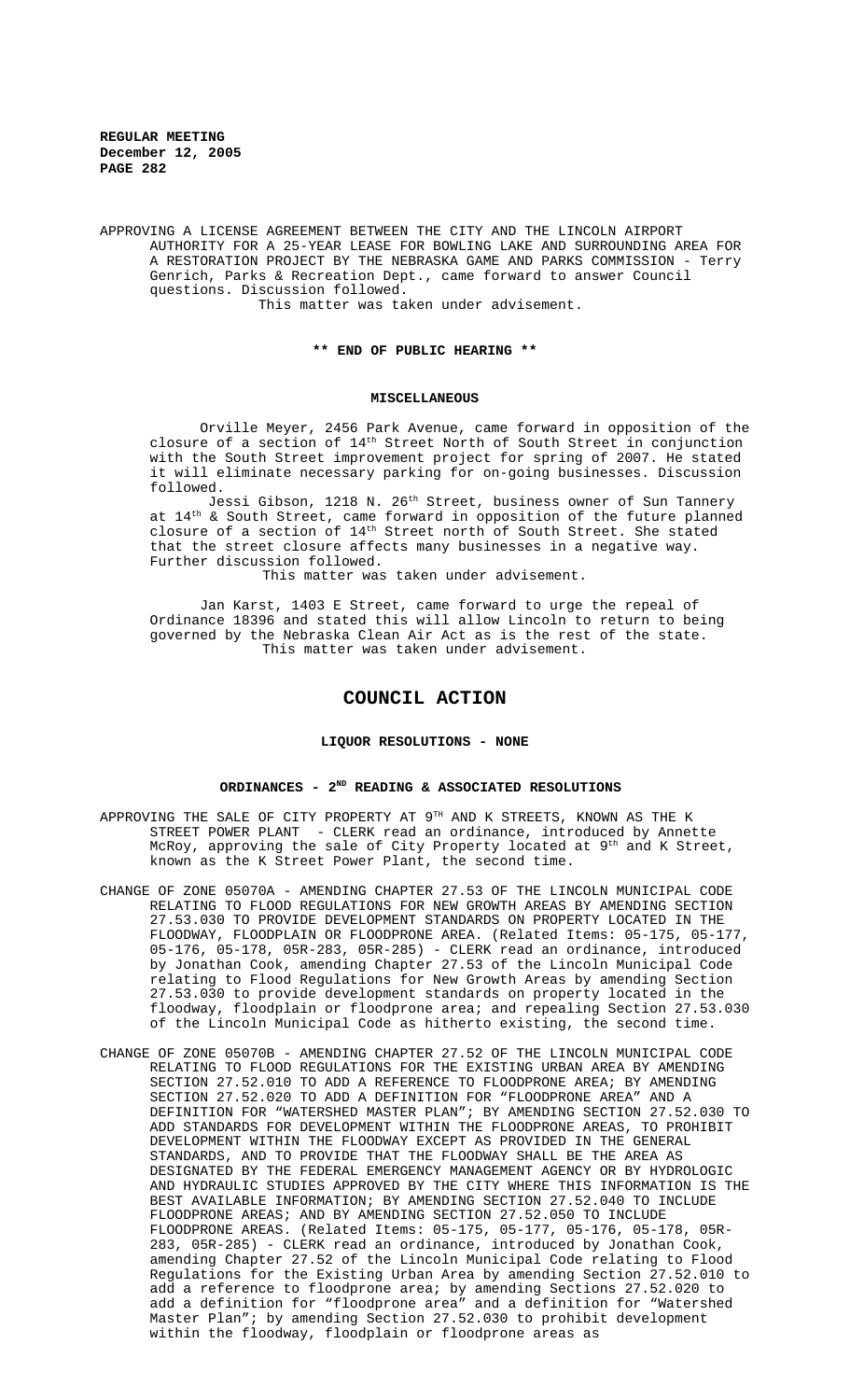provided in the general standards and to provide that the floodway shall be the area as designated by the Federal Emergency Management Agency or by hydrologic and hydraulic studies approved by the City where this information is the best available information; by amending Section 27.52.040 to include floodprone areas; by amending Section 27.52.050 to include floodprone areas; and by repealing Sections 27.52.010, 27.52.020, 27.52.030, 27.52.040 and 27.52.050 of the Lincoln Municipal Code as hitherto existing, the second time.

- MISCELLANEOUS NO. 05023A AMENDING CHAPTER 26.24 OF THE LINCOLN MUNICIPAL CODE RELATING TO FLOOD REGULATIONS FOR THE EXISTING URBAN AREA BY AMENDING SECTION 26.24.010 TO ADD A DEFINITION FOR "FLOODPRONE AREA"; BY AMENDING SECTION 26.24.020 TO PROVIDE PLATTING AND SUBDIVISION RESTRICTIONS ON LAND LOCATED IN THE FLOODWAY, FLOODPLAIN OR FLOODPRONE AREAS; BY AMENDING SECTION 26.24.030 TO REQUIRE ADDITIONAL INFORMATION TO BE SHOWN ON THE PRELIMINARY PLAT IF THE SUBDIVISION IS LOCATED IN THE FLOODPRONE AREAS. (Related Items: 05-175, 05-177, 05-176, 05-178, 05R-283, 05R-285) - CLERK read an ordinance, introduced by Jonathan Cook, amending Chapter 26.24 of the Lincoln Municipal Code relating to Flood Regulations for the Existing Urban Area by amending Section 26.24.010 to add a definition for "floodprone area"; by amending Section 26.24.020 to provide platting and subdivision restrictions on land located in the floodway, floodplain or floodprone areas; by amending Section 26.24.030 to require additional information to be shown on the preliminary plat if the subdivision is located in the floodprone area; and repealing Sections 26.24.010, 26.24.020, and 26.24.030 of the Lincoln Municipal Code as hitherto existing, the second time.
- MISCELLANEOUS NO. 05023B AMENDING CHAPTER 26.25 OF THE LINCOLN MUNICIPAL CODE RELATING TO FLOOD REGULATIONS FOR NEW GROWTH AREAS BY AMENDING SECTION 26.25.020 TO PROVIDE PLATTING AND SUBDIVISION RESTRICTIONS ON LAND LOCATED IN THE FLOODWAY, FLOODPLAIN OR FLOODPRONE AREAS. (Related Items: 05-175, 05-177, 05-176, 05-178, 05R-283, 05R-285) - CLERK read an ordinance, introduced by Jonathan Cook, amending Chapter 26.25 of the Lincoln Municipal Code relating to Flood Regulations of the New Growth Areas by amending Section 26.25.020 to provide platting and subdivision restrictions on land located in the floodway, floodplain or floodprone areas and repealing Section 26.25.020 of the Lincoln Municipal Code as hitherto existing, the second time.
- TO FORMALLY RECOGNIZE THE BEAL SLOUGH 100-YEAR FLOODPRONE AREAS AND REVISED FLOODWAY, INCLUDING UPDATED FLOOD ELEVATIONS, AS THE BEST AVAILABLE INFORMATION FOR LOCAL FLOOD REGULATION PURPOSES. (Related Items: 05-175, 05-177, 05-176, 05-178, 05R-283, 05R-285) - PRIOR to reading: COOK Moved to delay action on Bill No. 05R-283 one week to 12/19/05. Seconded by McRoy & carried by the following vote: AYES: Camp, Cook, Eschliman, Marvin, McRoy, Newman, Svoboda; NAYS: None.
- TO UPDATE A PORTION OF THE STEVENS CREEK 100-YEAR FLOODPRONE AREAS AND REVISED FLOODWAY MAP ADOPTED IN 2004, INCLUDING UPDATED FLOOD ELEVATIONS, AS THE BEST AVAILABLE INFORMATION FOR LOCAL FLOOD REGULATION PURPOSES. (Related Items: 05-175, 05-177, 05-176, 05-178, 05R-283, 05R-285) - PRIOR to reading:
- COOK Moved to delay action on Bill No. 05R-285 one week to 12/19/05. Seconded by McRoy & carried by the following vote: AYES: Camp, Cook, Eschliman, Marvin, McRoy, Newman, Svoboda; NAYS: None.
- TO FORMALLY RECOGNIZE THE SOUTHEAST UPPER SALT CREEK 100-YEAR FLOODPRONE AREAS, INCLUDING UPDATED FLOOD ELEVATIONS, AS THE BEST AVAILABLE INFORMATION FOR LOCAL FLOOD REGULATION PURPOSES. (Related Items: 05R-282, 05R-284) - PRIOR to reading:
- COOK Moved to delay action on Bill No. 05R-282 one week to 12/19/05. Seconded by McRoy & carried by the following vote: AYES: Camp, Cook, Eschliman, Marvin, McRoy, Newman, Svoboda; NAYS: None.
- TO FORMALLY RECOGNIZE THE CARDWELL BRANCH 100-YEAR FLOODPRONE AREAS AND REVISED FLOODWAY, INCLUDING UPDATED FLOOD ELEVATIONS, AS THE BEST AVAILABLE INFORMATION FOR LOCAL FLOOD REGULATION PURPOSES. (Related Items: 05R-282, 05R-284) - PRIOR to reading:
- COOK Moved to delay action on Bill No. 05R-284 one week to 12/19/05. Seconded by McRoy & carried by the following vote: AYES: Camp, Cook, Eschliman, Marvin, McRoy, Newman, Svoboda; NAYS: None.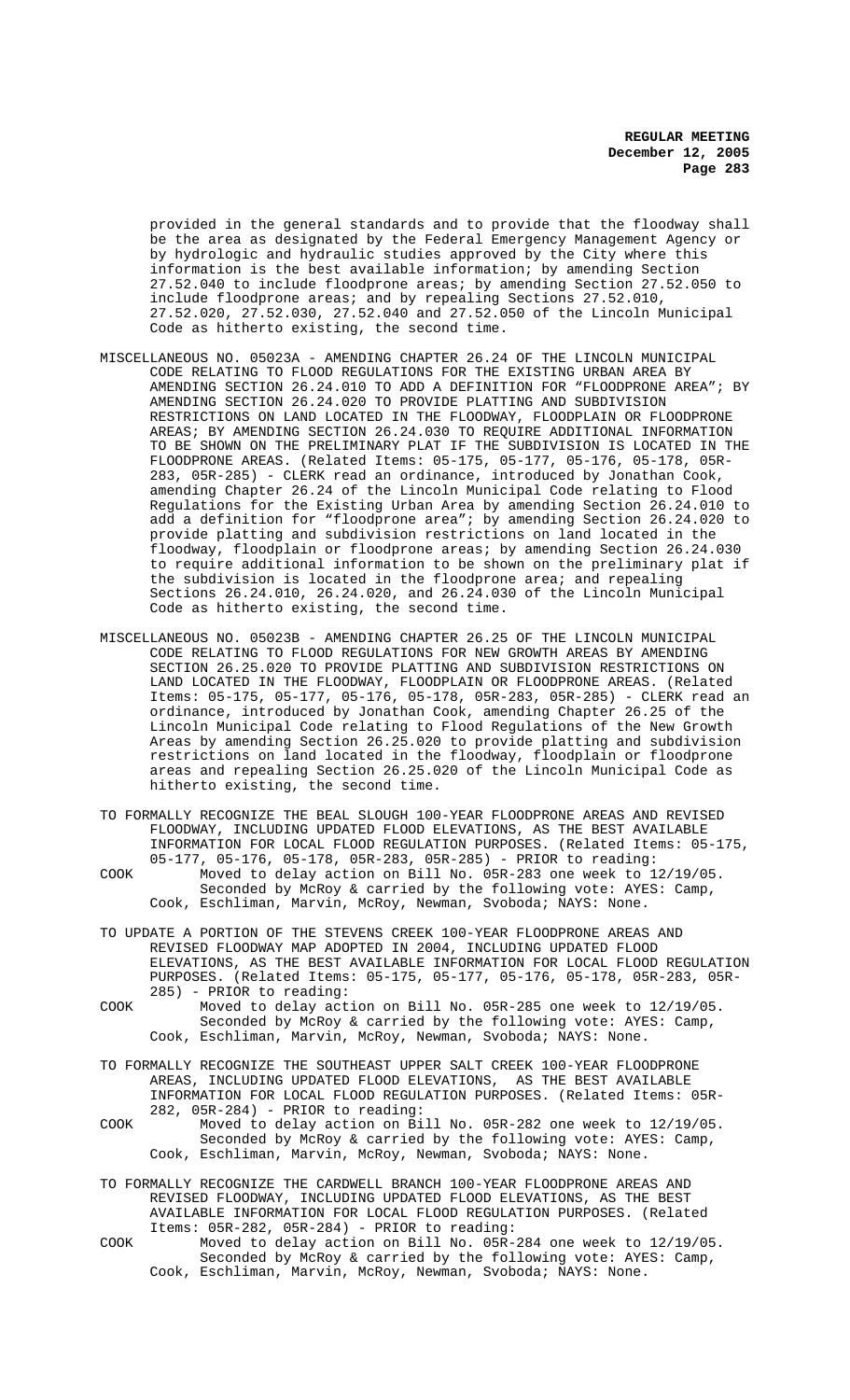AMENDING CHAPTER 10.14 OF THE LINCOLN MUNICIPAL CODE TO ALLOW U-TURNS AT STREET INTERSECTIONS, EXCEPT WHERE SPECIFICALLY PROHIBITED, BY AMENDING SECTION 10.14.040 RELATING TO RIGHT-OF-WAY; AMENDING SECTION 10.14.170 RELATING TO TURNING MOVEMENTS AND REQUIRED SIGNALS; AMENDING SECTION 10.14.180 RELATING TO SIGNALS BY HAND AND ARM OR SIGNAL LAMPS; AMENDING SECTION 10.14.190 RELATING TO REQUIRED POSITION AND METHOD OF TURNING AT INTERSECTIONS; AMENDING SECTION 10.14.200 RELATING TO U-TURN ONLY AT STREET INTERSECTIONS; REPEALING SECTION 10.14.210 RELATING TO TURNS ON ARTERIAL STREETS IN CONGESTED DISTRICT; AND AMENDING SECTION 10.14.220 RELATING TO TURNS RESTRICTED AT INTERSECTIONS WITH AUTOMATIC SIGNALS - CLERK read an ordinance, introduced by Jonathan Cook, amending Chapter 10.14 of the Lincoln Municipal Code to allow U-turns at street intersections, except where specifically prohibited, by amending Section 10.14.040 relating to Right-of-way; amending Section 10.14.170 relating to Turning Movements and Required Signals; amending Section 10.14.180 relating to Signals by Hand and Arm or Signal Lamps; amending Section 10.14.190 relating to Required Position and Method of Turning at Intersections; amending Section 10.14.200 relating to U-turn Only at Street Intersections; repealing Section 10.14.210 relating to Turns on Arterial Streets in Congested District; amending Section 10.14.220 relating to Turns Restricted at Intersections With Automatic Signals; and repealing Sections 10.14.040, 10.14.170, 10.14.180, 10.14.190, 10.14.200, and 10.14.220 of the Lincoln Municipal Code as hitherto existing, the second time.

#### **RESOLUTIONS**

APPROVING A WAIVER OF THE DESIGN STANDARDS FOR VEHICLE STACKING FOR THE PROPOSED HS BANK BRANCH AT 5560 SOUTH 48<sup>TH</sup> STREET TO REDUCE THE DRIVE-THRU TELLER STACKING BY ONE VEHICLE - CLERK read the following resolution, introduced by Patte Newman, who moved its adoption:

A-83671 WHEREAS, Section 3.7 of Chapter 4 (Driveway Design Standards) of the City of Lincoln Design Standards, adopted by the City Council through passage of Resolution No. A-80618 on November 11, 2000, requires financial institutions to provide vehicle stacking for four vehicles plus the vehicle being served at the drive-thru teller window; and WHEREAS, HS Bank has requested an exception to said guidelines to reduce the vehicle stacking requirement by one vehicle per lane plus the vehicle being served at the drive-thru teller window at the proposed

facility to be located at 5560 South 48th Street; and WHEREAS, said Guidelines and Regulations for Driveway Design and Location authorize the City Council to grant a specific exception from the strict application of the guidelines and regulations that would result in an unusual hardship in the use of a specific parcel of property, provided said exception is granted upon such conditions as may be appropriate to ensure conformance with the goals and purposes of said Guidelines and Regulations.

 NOW, THEREFORE, BE IT RESOLVED by the City Council of the City of Lincoln, Nebraska:

That the Council does hereby grant HS Bank an exception from the strict application of the provisions of Section 3.7 of Chapter 4 of the City of Lincoln Design Standards so as to reduce the vehicle stacking requirement from four vehicles per lane to three vehicles per lane plus the vehicle being served to permit the layout of the proposed bank as designed at the location at 5560 South 48th Street, Lincoln, Lancaster County, Nebraska.

Introduced by Patte Newman Seconded by Camp & carried by the following vote: AYES: Camp, Eschliman, Marvin, McRoy, Svoboda; NAYS: Cook, Newman.

ACCEPTING THE REPORT OF NEW AND PENDING CLAIMS AGAINST THE CITY AND APPROVING DISPOSITION OF CLAIMS SET FORTH FOR THE PERIOD OF NOVEMBER 16 - 30, 2005 - CLERK read the following resolution, introduced by Jonathan Cook, who moved its adoption:

A-83672 BE IT RESOLVED by the City Council of the City of Lincoln, Nebraska:

That the claims listed in the attached report, marked as Exhibit "A", dated December 1, 2005, of various new and pending tort claims filed against the City of Lincoln with the Office of the City Attorney or the Office of the City Clerk, as well as claims which have been disposed of, are hereby received as required by Neb. Rev. Stat. § 13-905 (Reissue 1997). The dispositions of claims by the Office of the City Attorney, as shown by the attached report, are hereby approved: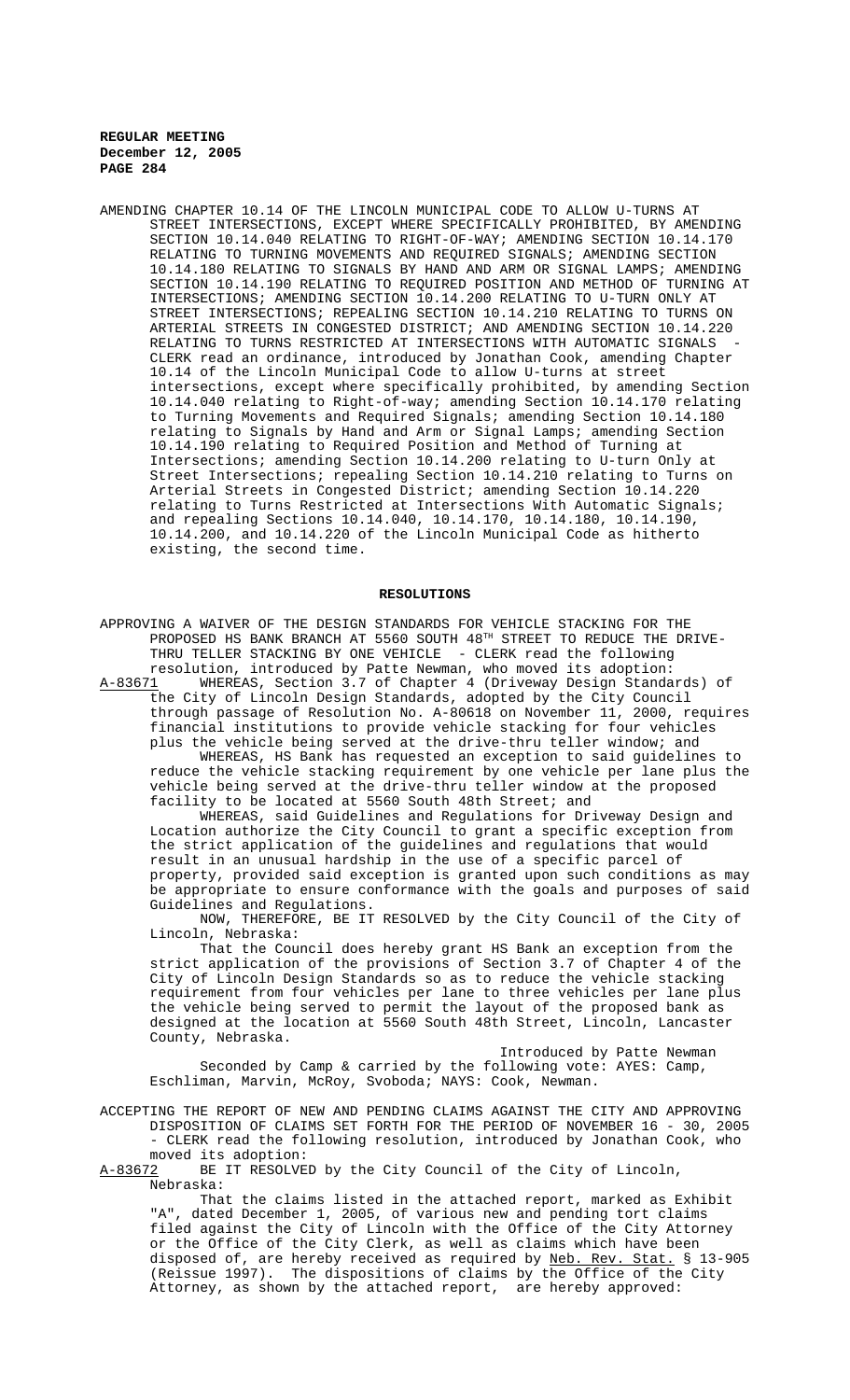| DENIED                   | ALLOWED OR SETTLED                |
|--------------------------|-----------------------------------|
| Sonda McClellen<br>NAS*  | \$1,022.94<br>Courtney Wrick      |
|                          | Rochelle Reese<br>2,600.00        |
|                          | Patricia Anderson<br>337.66       |
|                          | Curt Beckenhauer<br>100.00        |
|                          | State Farm Insurance              |
|                          | (Claim No. 27-7704-577)<br>256.96 |
|                          | Cynthia Kopycinski<br>1,600.00    |
| $+M - M + M + M + M + M$ |                                   |

\*No Amount Specified.

The City Attorney is hereby directed to mail to the various claimants listed herein a copy of this resolution which shows the final disposition of their claim.

Introduced by Jonathan Cook Seconded by McRoy & carried by the following vote: AYES: Camp, Cook, Eschliman, Marvin, McRoy, Newman, Svoboda; NAYS: None.

APPROVING A THREE-YEAR CONTRACT WITH CONTINUUM EMPLOYEE ASSISTANCE TO PROVIDE ASSESSMENT AND REFERRAL TO EMPLOYEES AND FAMILY MEMBERS FOR PERSONAL PROBLEMS WHICH MAY AFFECT JOB PERFORMANCE - CLERK read the following resolution, introduced by Jonathan Cook, who moved its adoption:

A-83673 WHEREAS, there are employees working for the City of Lincoln who may, from time to time, experience problems which affect job performance; and

WHEREAS, Continuum Employee Assistance has established programs of assessment and referral in areas such as alcohol abuse, family, marital, emotional, financial, and legal concerns; and

WHEREAS, it is in the best interest of the employees of the City of Lincoln to have available to them the program of assisting and rehabilitating those employees who may have personal problems affecting job performance.

NOW, THEREFORE, BE IT RESOLVED by the City Council of the City of Lincoln, Nebraska:

That the attached contract by and between the City of Lincoln and Continuum Employee Assistance for a term of January 1, 2006 through December 31, 2008, is hereby accepted and approved on behalf of the City and the Mayor is hereby authorized to execute said contract on behalf of the City and to bind the City pursuant to the terms and conditions contained in the said contract.

BE IT FURTHER RESOLVED that the fees for the services provided by Continuum Employee Assistance, pursuant to the terms and conditions of the contract, shall be \$65,000 for 2006, \$65,000 for 2007, and \$66,000 for 2008, all as set forth in the contract between the parties. The fee for HelpNet Services shall be \$.25 per employee per month based on the employee count at the start of each year. The fee for 2006 is employee count at the start of each year. \$6,009.00.

Introduced by Jonathan Cook Seconded by Marvin & carried by the following vote: AYES: Camp, Cook, Eschliman, Marvin, McRoy, Newman, Svoboda; NAYS: None.

APPROVING A LICENSE AGREEMENT BETWEEN THE CITY AND THE LINCOLN AIRPORT AUTHORITY FOR A 25-YEAR LEASE FOR BOWLING LAKE AND SURROUNDING AREA FOR A RESTORATION PROJECT BY THE NEBRASKA GAME AND PARKS COMMISSION - CLERK read the following resolution, introduced by Jonathan Cook, who moved its adoption:<br>A-83674 BE IT R

BE IT RESOLVED by the City Council of the City of Lincoln, Nebraska:

That the attached License Agreement in Lincoln Air Park West between the City of Lincoln and the Airport Authority of the City of Lincoln, Nebraska for a 25-year lease of Bowling Lake and the surrounding area located in Lincoln Air Park West for a restoration project by the Nebraska Game and Parks Commission to restore Bowling Lake to an urban fishery is hereby approved and the Mayor is authorized to execute said License Agreement on behalf of the City.

The City Clerk is directed to return one fully executed copy of said License Agreement to Lynn Johnson, Parks and Recreation Dept., for transmittal to the Lincoln Airport Authority.

Introduced by Jonathan Cook Seconded by Marvin & carried by the following vote: AYES: Camp, Cook, Eschliman, Marvin, McRoy, Newman, Svoboda; NAYS: None.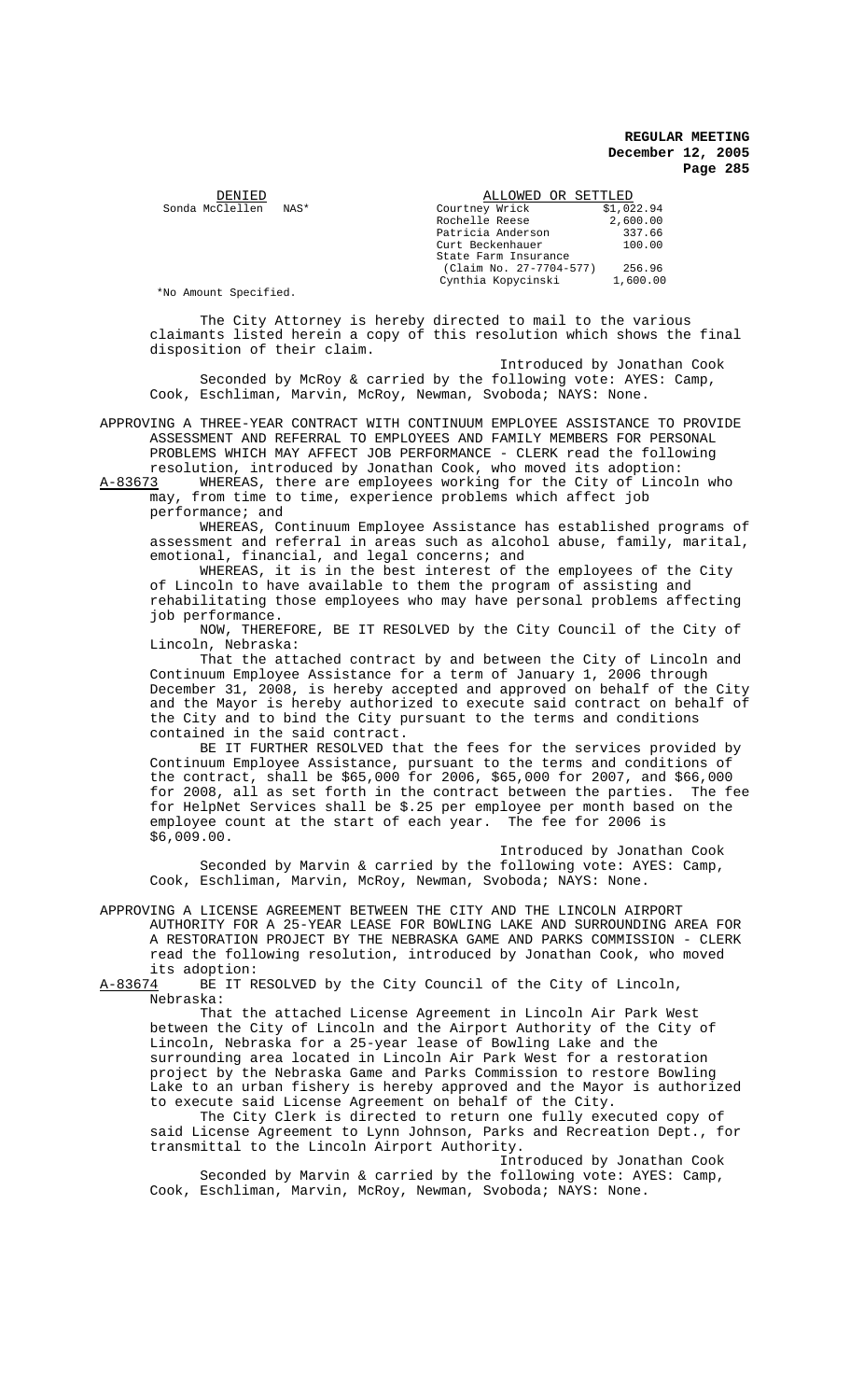APPROVING AN INTERLOCAL AGREEMENT BETWEEN THE CITY, COUNTY AND UNITED WAY FOR THE PURPOSE OF DEFINING THE PARTIES' PARTICIPATION IN THE FUNDING OF OVERSIGHT AND ADMINISTRATION OF THE COMMUNITY SERVICES INITIATIVE-LINCOLN (CSI) PROJECT - CLERK read the following resolution, introduced

by Jonathan Cook, who moved its adoption:<br>A-83675 BE IT RESOLVED by the City Council BE IT RESOLVED by the City Council of the City of Lincoln, Nebraska:

That the Interlocal Agreement between the City of Lincoln, the County of Lancaster, and United Way of Lincoln for the purpose of defining the parties' participation in the funding of oversight and administration of the Community Services Initiative-Lincoln (CSI) Project, a copy of which is attached hereto marked as Attachment "A" and made a part hereof by reference, is hereby approved and the Mayor is authorized to execute said Interlocal Agreement on behalf of the City. The City Clerk is directed to forward four fully executed originals of said Interlocal Agreement to Kristy Mundt, Lancaster County

Attorney's Office for placement on the County Board agenda. Introduced by Jonathan Cook Seconded by McRoy & carried by the following vote: AYES: Camp,

Cook, Eschliman, Marvin, McRoy, Newman, Svoboda; NAYS: None.

## **REPORTS OF CITY OFFICERS**

REPORT FROM CITY TREASURER OF FRANCHISE TAX FROM AQUILA FOR THE MONTH OF OCTOBER, 2005 - CLERK presented said report which was placed on file in the Office of the City Clerk. (16-1) the Office of the City Clerk. **(16-1)**

REPORT FROM CITY TREASURER OF TELECOMMUNICATIONS Occupation Tax for the month of June, 2005: MCI WorldCom; January - September, 2005: Business Telecom, Inc.; July - September 2005: Air Cell, Netifice Comm., PNG Telecomm., Who's Calling, Inc., Telenational Comm., Southwest Comm., American Farm Bureau, Fast Phones of Nebr.; September 2005: Tracfone Wireless, VoiceCom, Cincinnati Bell Any Distance, Working Assets Funding Service, Verizon Long Distance, Trans National Comm., AccessLine Comm., McLeodUSA, UCN, Inc., Virgin Mobile USA, T-Netix, Advanced Tel Inc., ACN Comm., Global Crossing, Intellicall, Primus, Opex, CIII Comm., Qwest, Verizon Select, On Star, Guaranteed Phone Serv., Quantum Shift, IBM Global, Business Prod., Solutions, IDT Corp., Telecorp, Com Tech, Winstar Comm., Star Number, KDDI America, XO Comm., Enhanced Comm. AT&T, Cricket, USCOC of Greater Iowa, Alltel Nebraska, Inc., Alltel Comm., of Nebr. Inc., Alltel Systems of the Midwest, Inc., Nebraska Tech. & Telecomm., New Cingular Wireless PCS, WWC License; October 2005: NPCR, Inc., TWC Info Serv., First Wireless, Sprint, MCI WorldCom, Sprint Spectrum, Alltel Comm. of Nebr., Inc., Alltel Systems of the Midwest, Inc., Alltel Nebraska, Inc., SBC Long Distance, Nextel West, NOS Comm., GTC Telecom, LDMI, Zone Telecom, Tri-M Comm., Lightyear Network Solutions, Acceris Mgmt.& Acquisition, Globalcom, Affinity Network, Acceris Comm., Excel Telecomm., VarTec Telecom, NOSVA, ATS Mobile - CLERK presented said report which was placed on file in the Office of the City Clerk. **(20)**

# ORDINANCES - 1<sup>st</sup> READING & ASSOCIATED RESOLUTIONS

- CHANGE OF ZONE NO. 05026A APPLICATION OF APPLE'S WAY LLC AND UNO PROPERTIES TO AMEND THE APPLE'S WAY PLANNED UNIT DEVELOPMENT TO ADJUST SETBACKS AND THE MAXIMUM HEIGHT IN THE B-2 PLANNED NEIGHBORHOOD BUSINESS AREA, ON PROPERTY LEGALLY DESCRIBED AS A PORTION OF OUTLOT 3, COUNTRY MEADOWS, AND LOTS 36, 88, 123, 155 AND 156 I.T., ALL LOCATED IN SECTION 16-9-7, LANCASTER COUNTY, NEBRASKA, GENERALLY LOCATED AT S. 66TH STREET AND HIGHWAY 2. (RELATED ITEMS: 05-185, 05R-297) - CLERK read an ordinance, introduced by Robin Eschliman, amending the Apple's Way Planned Unit Development to adjust setbacks and the maximum height in the B-2 Planned Neighborhood Business Area, on property generally located at S. 66<sup>th</sup> Street and Highway 2, and legally described as a portion of Outlot E, Country Meadows, and Lots 36, 88, 123, 155, and 156 I.T., all located in Section 16, Township 9 North, Range 7 East of the  $6^{\text{th}}$  P.M., Lancaster County, Nebraska, the first time.
- PRELIMINARY PLAT 05016 APPEAL OF APPLE'S WAY LLC AND UNO PROPERTIES INC. TO AMEND CONDITION 1.1.4 AND CONDITION 1.2.2 FOR 32 RESIDENTIAL LOTS IN THE R-1 RESIDENTIAL DISTRICT AND 10 LOTS IN THE B-2 PLANNED NEIGHBORHOOD BUSINESS DISTRICT, ON PROPERTY GENERALLY LOCATED AT S. 66TH STREET AND HIGHWAY 2. (RELATED ITEMS: 05-185, 05R-297) (Action Date: 12/19/05).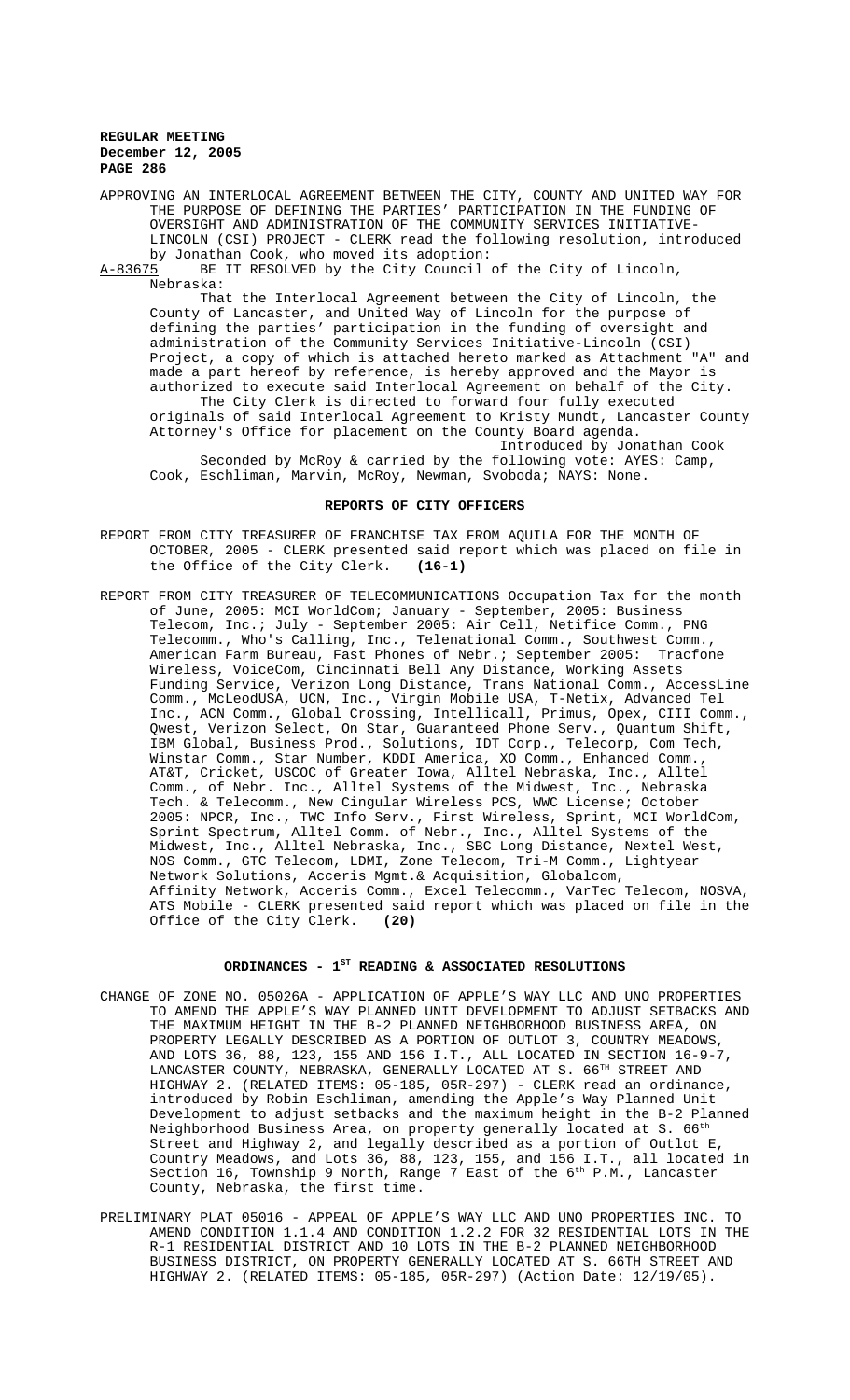### ORDINANCES - 3<sup>RD</sup> READING & RESOLUTIONS

CHANGE OF ZONE 05067 - APPLICATION OF WHITEHEAD OIL COMPANY FOR A CHANGE OF ZONE FROM R-6 RESIDENTIAL DISTRICT TO B-3 LINCOLN CENTER BUSINESS DISTRICT ON PROPERTY GENERALLY LOCATED AT 2100 K STREET - CLERK read an ordinance, introduced by Annette McRoy, amending the Lincoln Zoning District Maps attached to and made a part of Title 27 of the Lincoln Municipal Code, as provided by Section 27.05.020 of the Lincoln Municipal Code, by changing the boundaries of the districts established and shown thereon, the third time.

Seconded by Eschliman & carried by the following vote: AYES: Camp, Eschliman, McRoy, Svoboda; NAYS: Cook, Marvin, Newman. The ordinance, being numbered **#18653**, is recorded in Ordinance Book #25, Page

APPROVING A CONDITIONAL ZONING AGREEMENT BETWEEN THE CITY AND WHITEHEAD OIL COMPANY FOR THE DEVELOPMENT OF TRAFFIC AND DESIGN CONDITIONS ASSOCIATED WITH A CHANGE OF ZONE FROM R-6 RESIDENTIAL TO B-3 COMMERCIAL ON PROPERTY GENERALLY LOCATED AT 21ST AND K STREETS - PRIOR to reading:

COOK Moved amendment #1 to Bill No. 05R-289 by amending Attachment A, Development and Conditional Zoning Agreement, in the following manner: 1. On page 3, paragraph 3.a. at the end of subsection (1) add the following: (c) vehicle body repair shops and automobile wash facilities.

Seconded by Newman & carried by the following vote: AYES: Camp, Cook, Marvin, McRoy, Newman, Svoboda; NAYS: Eschliman.

COOK Moved amendment #2 to Bill No. 05R-289 by amending Attachment A, Development and Conditional Zoning Agreement, in the following manner: 1. On page 4, paragraph 3.a. at the end of subsection (3) add the following:(e) sale of alcoholic beverages for consumption on the premises; (f) sale of alcoholic beverages for consumption off the premises.

Seconded by Newman & carried by the following vote: AYES: Cook, Eschliman, Marvin, Newman; NAYS: Camp, McRoy, Svoboda.

CLERK Read the following resolution, introduced by Patte Newman, who moved its adoption:<br><u>A-83676</u> BE IT RESOLVE

BE IT RESOLVED by the City Council of the City of Lincoln, Nebraska:

That the agreement titled Development and Conditional Zoning Agreement, which is attached hereto, marked as Attachment "A" and made a part hereof by reference, between the City of Lincoln and Whitehead Oil Company, for a change of zone from R-6 Residential District to B-3 Commercial District to construct a gas station/convenience store, fast food restaurant, and car wash on the property generally located a 21st and K Streets, is hereby approved.

BE IT FURTHER RESOLVED that the Mayor is authorized to execute the Development and Conditional Zoning Agreement on behalf of the City.

BE IT FURTHER RESOLVED that the City Clerk is directed to return two fully executed copies of this Agreement to Rick Peo, Chief Assistant City Attorney, for distribution to the Applicant.

BE IT FURTHER RESOLVED that the City Clerk is directed to record the Development and Conditional Zoning Agreement or a summary memorandum thereof with the Register of Deeds, filing fees to be paid by the Applicant.

Introduced by Patte Newman Seconded by Camp & carried by the following vote: AYES: Camp, Eschliman, McRoy, Svoboda; NAYS: Cook, Marvin, Newman.

APPROVING A LEASE AGREEMENT BETWEEN THE CITY AND HAYMARKET SQUARE FOR THE LEASE OF SPACE LOCATED AT 808 P STREET, SUITE 400, FOR USE BY THE URBAN DEVELOPMENT DEPARTMENT FOR A FOUR YEAR TERM - CLERK read an ordinance, introduced by Patte Newman, accepting and approving a Lease Agreement between the City of Lincoln and Haymarket Square for the lease of office space by the Urban Development Department at 808 P Street, Suite 400, Lincoln, Lancaster County, Nebraska for a four year term commencing March 1, 2006, the third time.<br>NEWMAN Moved to pass the Ordinal

NEWMAN Moved to pass the Ordinance as read.

Seconded by McRoy & carried by the following vote: AYES: Cook, Eschliman, Marvin, McRoy, Newman, Svoboda; NAYS: None; CONFLICT OF INTEREST: Camp.

The ordinance, being numbered **#18654**, is recorded in Ordinance Book #25, Page

MCROY Moved to pass the Ordinance as read.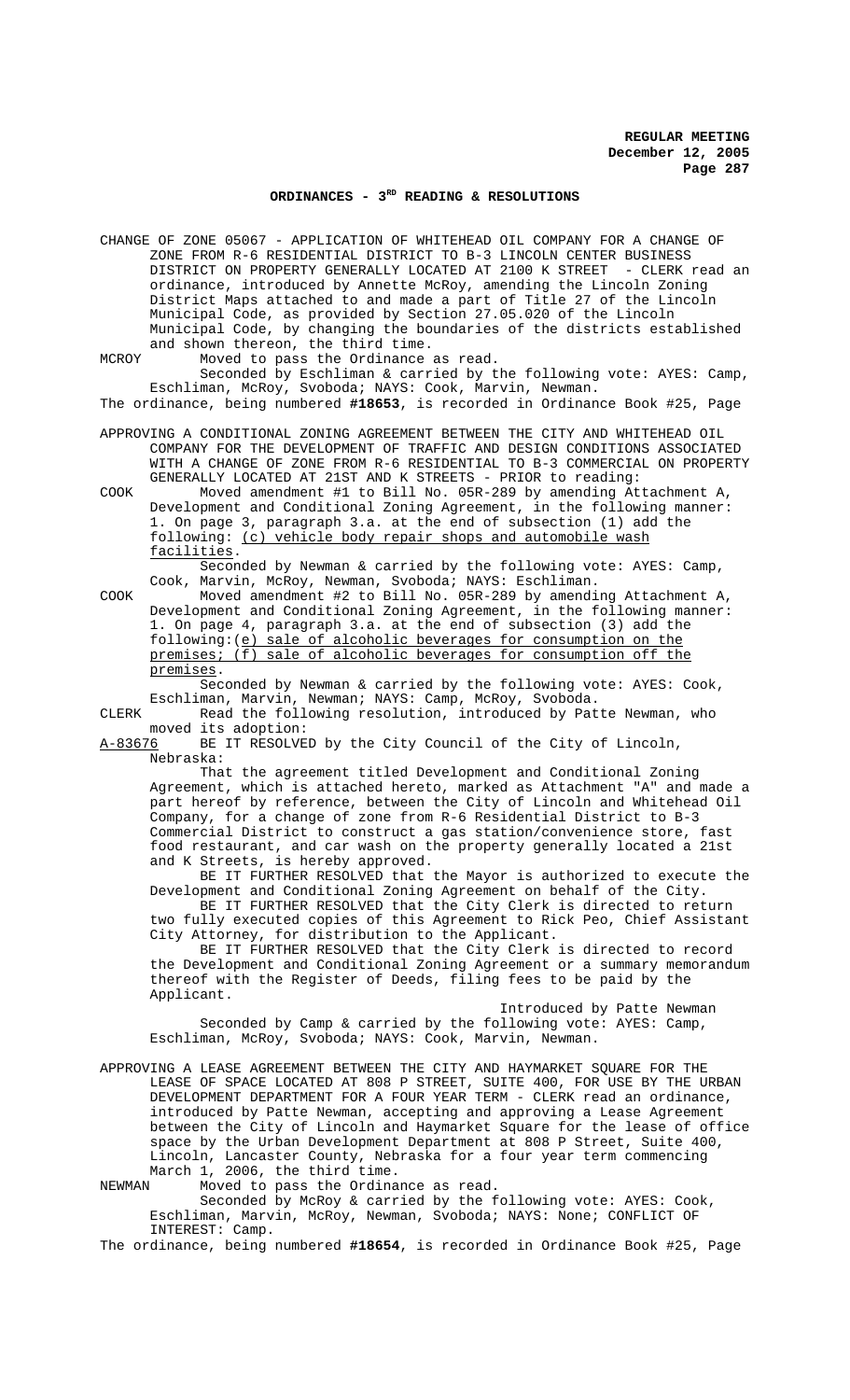AMENDING CHAPTER 10.14 OF THE LINCOLN MUNICIPAL CODE RELATING TO RULES OF THE ROAD BY ADDING A SECTION NUMBERED 10.14.165 RELATING TO TWO-WAY LEFT-TURN LANES - CLERK read an ordinance, introduced by Patte Newman, amending Chapter 10.14 of the Lincoln Municipal Code relating to Rules of the Road by adding a new section numbered 10.14.165 relating to Two-Way Left-Turn Lanes, the third time.

NEWMAN Moved to pass the Ordinance as read.

Seconded by Marvin & **LOST** by the following vote: AYES: McRoy; NAYS: Camp, Cook, Eschliman, Marvin, Newman, Svoboda. The ordinance, having **LOST**, was assigned the File **#38-4514** & was placed on file in the Office of the City Clerk.

AMENDING CHAPTER 10.14 OF THE LINCOLN MUNICIPAL CODE RELATING TO RULES OF THE ROAD BY ADDING A NEW SECTION NUMBERED 10.14.045 TO PROHIBIT EVASION OF TRAFFIC CONTROL DEVICES, SIGNS, OR SIGNALS AT STREET INTERSECTIONS - CLERK read an ordinance, introduced by Patte Newman, amending Chapter 10.14 of the Lincoln Municipal Code relating to Rules of the Road by adding a new section numbered 10.14.045 to prohibit evasion of traffic control devices, signs, or signals at street intersections, the third time.

NEWMAN Moved to pass the Ordinance as read.

Seconded by Cook & carried by the following vote: AYES: Camp, Cook, Eschliman, Marvin, McRoy, Newman, Svoboda; NAYS: None. The ordinance, being numbered **#18655**, is recorded in Ordinance Book #25, Page

CHANGE OF ZONE HP 05076 - APPLICATION OF FORUM LEX LTD. TO DESIGNATE THE FORMER KAPPA SIGMA FRATERNITY HOUSE AT 1141 H STREET AS A HISTORIC LANDMARK - CLERK read an ordinance, introduced by Patte Newman, amending the City of Lincoln District Map attached to and made a part of Title 27 of the Lincoln Municipal Code by designating certain property as a landmark, the third time.<br>NEWMAN Moved to pass the C

Moved to pass the Ordinance as read. Seconded by McRoy & carried by the following vote: AYES: Camp, Cook, Eschliman, Marvin, McRoy, Newman, Svoboda; NAYS: None. The ordinance, being numbered **#18656**, is recorded in Ordinance Book #25, Page

SPECIAL PERMIT 05051 - APPLICATION OF FORUM LEX LTD. TO USE A LANDMARK DESIGNATED PROPERTY AS OFFICE USES, ON PROPERTY GENERALLY LOCATED AT THE SOUTHWEST CORNER OF S. 12TH AND H STREETS - CLERK read the following resolution, introduced by Patte Newman, who moved its adoption:<br>A-73677 WHEREAS, Forum LEX Ltd. has submitted an application desi

WHEREAS, Forum LEX Ltd. has submitted an application designated as Special Permit No. 05051 for authority to expand the existing permitted use of the former Kappa Sigma Fraternity House for law offices in the basement and first floor to include the whole building on property located at S. 12th and H Streets, and legally described to wit:

The east half of Lot 2 and all of Lot 1, Block 148,

Original Plat, Lincoln, Lancaster County, Nebraska; WHEREAS, the real property adjacent to the area included within the site plan for this expanded use of an historic landmark building will not be adversely affected; and

WHEREAS, said site plan together with the terms and conditions hereinafter set forth are consistent with the intent and purpose of Title 27 of the Lincoln Municipal Code to promote the public health, safety, and general welfare.

NOW, THEREFORE, BE IT RESOLVED by the City Council of the City of Lincoln, Nebraska:

That the application of Forum LEX Ltd., hereinafter referred to as "Permittee", to expand the existing permitted use of the former Kappa Sigma Fraternity House for law offices, on the property legally described above, be and the same is hereby granted under the provisions of Section 27.63.400 of the Lincoln Municipal Code upon condition that construction and operation of said use of an historic building be in strict compliance with said application, the site plan, and the following additional express terms, conditions, and requirements:

1. This permit approves the use of Kappa Sigma Fraternity House at 1141 H Street for law offices.

- 2. Before receiving building permits:
	- a. The Permittee must submit a revised final plan demonstrating that the parking lot meets design standards including 7 copies and the plans are acceptable.
	- b. The construction plans must comply with the approved plans.
	- c. The landmark designation of 1141 H Street must be approved.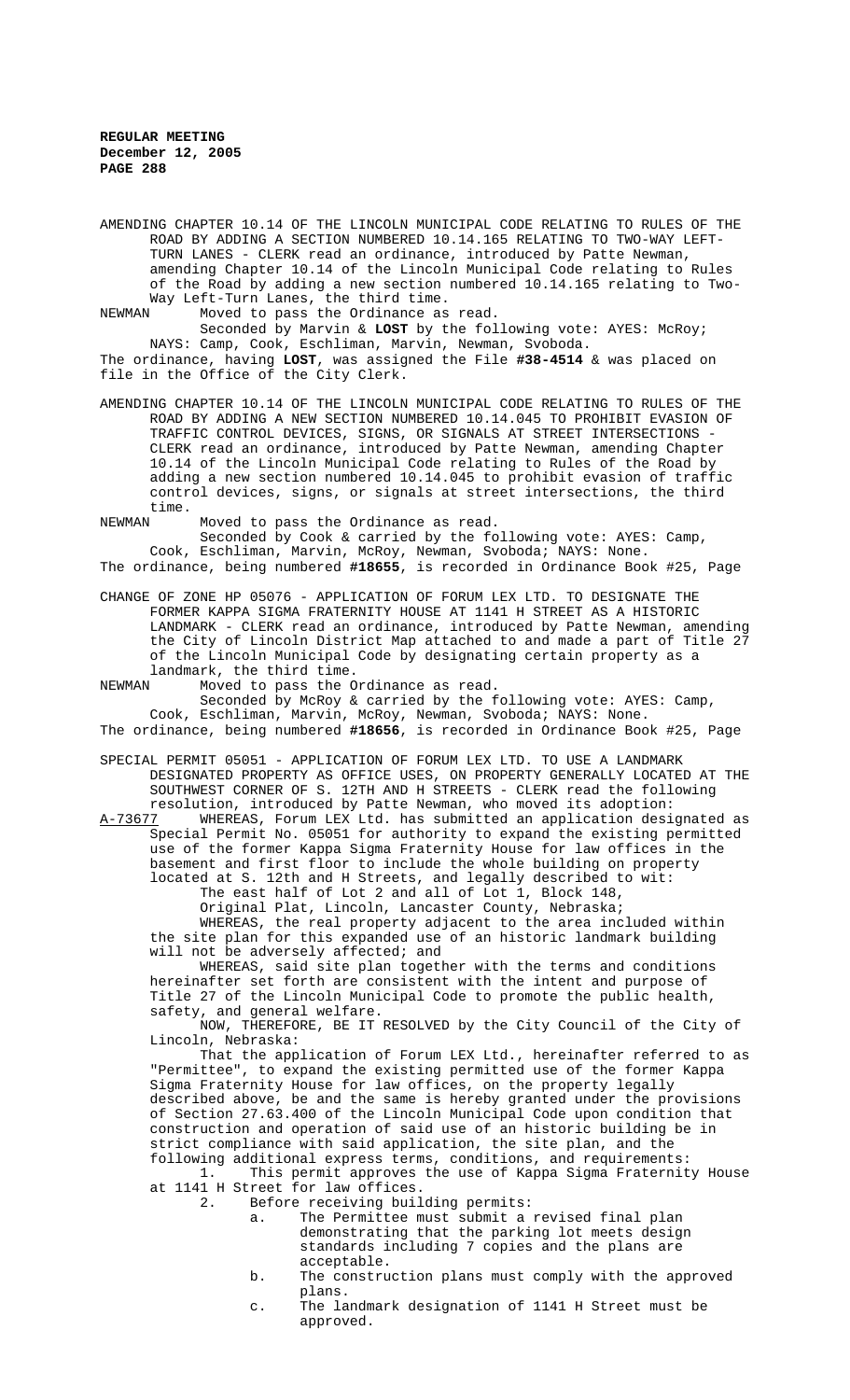3. Before occupying the building all development and construction shall have been completed in compliance with the approved plans.

All privately-owned improvements shall be permanently maintained by the owner.

5. The site plan approved by this permit shall be the basis for all interpretations of setbacks, yards, locations of buildings, location of parking and circulation elements, and similar matters.

6. This resolution's terms, conditions, and requirements bind and obligate the Permittee, its successors and assigns.

7. The Permittee shall sign and return the letter of acceptance to the City Clerk within 30 days following the approval of the special permit, provided, however, said 30-day period may be extended up to six months by administrative amendment. The clerk shall file a copy of the resolution approving the special permit and the letter of acceptance with the Register of Deeds, filling fees therefor to be paid in advance by the applicant.<br>8. The s

The site plan as approved with this resolution voids and supersedes all previously approved site plans, however all resolutions approving previous permits remain in force unless specifically amended by this resolution.

Introduced by Patte Newman Seconded by Marvin & carried by the following vote: AYES: Camp, Cook, Eschliman, Marvin, McRoy, Newman, Svoboda; NAYS: None.

APPROVING A TRANSFER OF APPROPRIATIONS WITHIN THE PARKS AND RECREATION CAPITAL IMPROVEMENT PROGRAM IN THE AMOUNT OF \$100,000 FROM MAHONEY BALLFIELD RENOVATION 409382.6138 (KENO) TO UNIVERSITY PLACE BALLFIELD LIGHTING REPLACEMENT 409418.6138; IN THE AMOUNT OF \$18,000 FROM WITHERBEE MINI PARK DEVELOPMENT 409387.6138 (KENO) TO WOODS PARK SHELTER AND DRINKING FOUNTAIN 409419.6138; IN THE AMOUNT OF \$50,000 FROM FLEMING FIELDS PARK ACQUISITION 409387.6135 (KENO), \$23,000 FROM HOLMES LAKE TRAIL CONSTRUCTION 409368.6138 (GR), \$11,354.56 FROM ROPER PARK DRAINAGE IMPROVEMENTS 409364.6138 (CASH) AND \$5,000.46 FROM ROPER PARK DRAINAGE IMPROVEMENTS 409364.6138 (KENO) TO ANTELOPE VALLEY TRAIL CONSTRUCTION 409410.6138 - CLERK read an ordinance, introduced by Patte Newman, approving the transfer of unspent and unencumbered appropriations and cash (if any) between certain capital improvement projects within the Parks and Recreation Department, the third time.<br>NEWMAN Moved to pass the Ordinance as read

Moved to pass the Ordinance as read.

Seconded by McRoy & carried by the following vote: AYES: Camp, Cook, Eschliman, Marvin, McRoy, Newman, Svoboda; NAYS: None. The ordinance, being numbered **#18657**, is recorded in Ordinance Book #25, Page

ANNEXATION 05013 - AMENDING THE LINCOLN CORPORATE LIMITS MAP BY ANNEXING APPROXIMATELY 149.09 ACRES OF PROPERTY GENERALLY LOCATED AT NORTH  $84^{TH}$ STREET AND ADAMS STREET. (RELATED ITEMS: 05-164, 05R-262, 05-165) PRIOR to reading:<br>MARVIN Moved to de

Moved to delay action on Bill No. 05-164 one week to 12/19/05. Seconded by Eschliman & carried by the following vote: AYES: Camp, Cook, Marvin, McRoy, Newman, Svoboda; NAYS: Eschliman.

- CLERK Read an ordinance, introduced by Robin Eschliman, annexing and including the below described land as part of the City of Lincoln, Nebraska and amending the Corporate Limits Map attached to and made a part of Ordinance No. 18208, to reflect the extension of the corporate limits boundary of the City of Lincoln, Nebraska established and shown thereon, the third time.
- APPROVING THE PRAIRIE VILLAGE NORTH CONDITIONAL ANNEXATION AND ZONING AGREEMENT BETWEEN THE CITY AND DUBOIS LAND LLC, PRAIRIE VILLAGE NORTH LLC, PRAIRIE HOME BUILDERS INC., ROLAND GROUP LLC, AND FAITH EVANGELICAL LUTHERAN CHURCH, RELATING TO THE ANNEXATION OF APPROXIMATELY 149.09 ACRES, GENERALLY LOCATED AT THE NORTHEAST CORNER OF N.  $84^{\text{TH}}$  STREET AND ADAMS STREET AND THE USE OF SAID 149.09 ACRES ALONG WITH APPROXIMATELY 23 ACRES LOCATED AT THE SOUTHEAST CORNER OF N.  $84^{TH}$  STREET AND ADAMS STREET UNDER PLANNED UNIT DEVELOPMENT. (RELATED ITEMS: 05-164, 05R-262, 05-165) - PRIOR to reading:<br>MARVIN Moved to delay action

Moved to delay action on Bill No. 05R-262 one week to 12/19/05. Seconded by Eschliman & carried by the following vote: AYES: Camp, Cook, Marvin, McRoy, Newman, Svoboda; NAYS: Eschliman.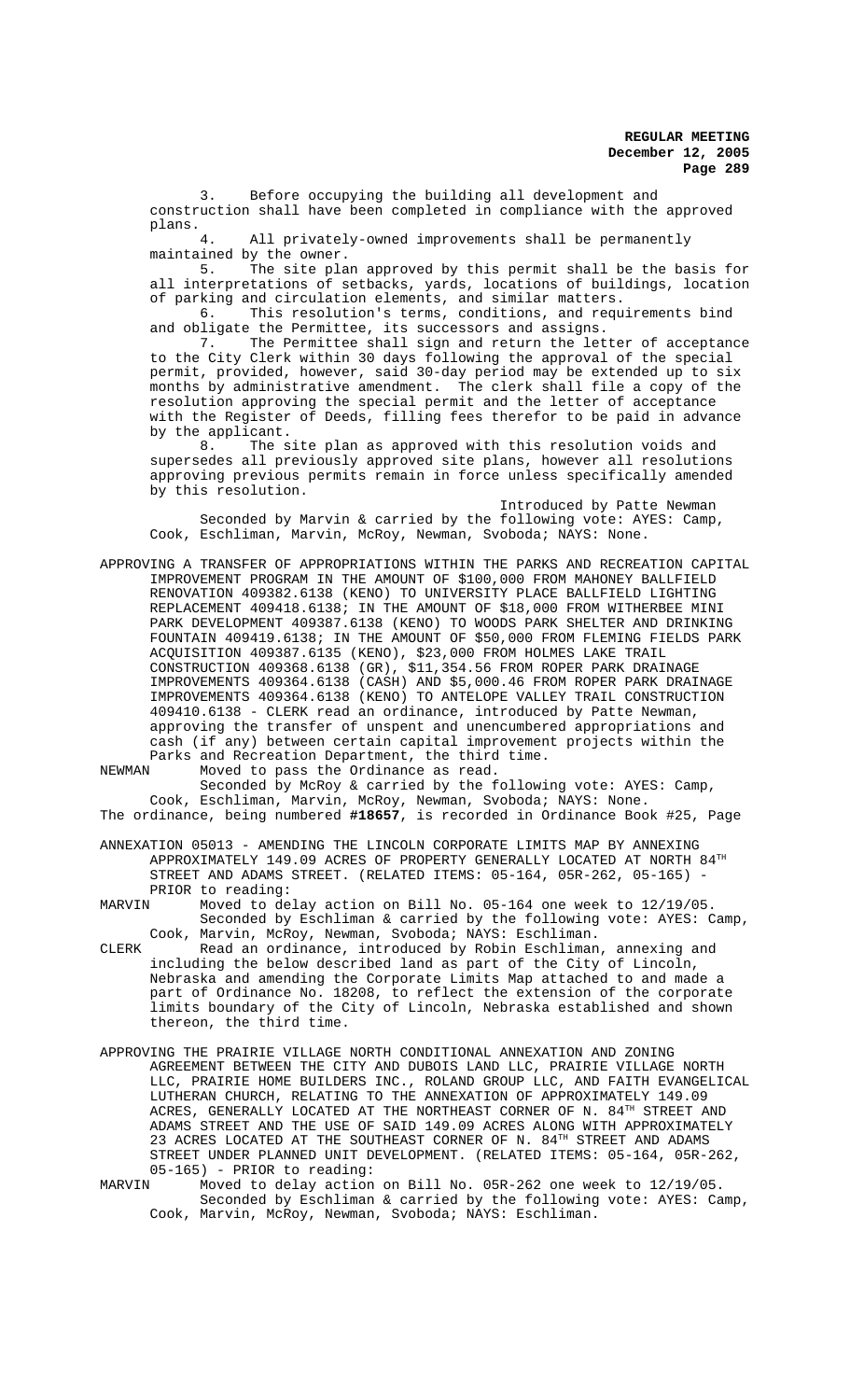CHANGE OF ZONE 05054 - APPLICATION OF PRAIRIE HOME BUILDERS FOR A CHANGE OF ZONE FROM AG AGRICULTURAL DISTRICT TO R-3 AND R-5 RESIDENTIAL DISTRICTS, B-2 PLANNED NEIGHBORHOOD BUSINESS DISTRICT AND O-3 OFFICE PARK DISTRICT, ON PROPERTY GENERALLY LOCATED AT N. 84TH STREET AND ADAMS STREET; FOR A PLANNED UNIT DEVELOPMENT DISTRICT DESIGNATION OF SAID PROPERTY; AND FOR APPROVAL OF A DEVELOPMENT PLAN WHICH PROPOSES MODIFICATIONS TO THE ZONING ORDINANCE, LAND SUBDIVISION ORDINANCE, AND DESIGN STANDARDS TO ALLOW APPROXIMATELY 1,161 DWELLING UNITS IN THE UNDERLYING R-3 AND R-5 ZONED AREAS (TOTAL NUMBER OF ALLOCATED UNITS IS 1,071 AND THE TOTAL NUMBER OF AVAILABLE UNASSIGNED UNITS IS 90) AND APPROXIMATELY 585,000 SQUARE FEET OF OFFICE, RETAIL AND COMMERCIAL FLOOR AREA IN THE UNDERLYING O-3 AND B-2 ZONES AREAS. (RELATED ITEMS: 05-164, 05R-262, 05- 165) - PRIOR to reading:

MARVIN Moved to delay action on Bill No. 05-165 one week to 12/19/05. Seconded by Eschliman & carried by the following vote: AYES: Camp, Cook, Marvin, McRoy, Newman, Svoboda; NAYS: Eschliman.

- CLERK Read an ordinance, introduced by Robin Eschliman, amending the City of Lincoln Zoning District Maps attached to and made a part of Title 27 of the Lincoln Municipal Code, changing the boundaries of the districts established and shown on said City of Lincoln Zoning District Maps as provided in Section 27.05.020 of the Lincoln Municipal Code and approving the designation of the area hereinafter described as a planned unit development, the third time.
- ACTION ON THE LINCOLN ELECTRIC SYSTEM ANNUAL BUDGET FOR 2006 CLERK read the following resolution, introduced by Annette McRoy, who moved its adoption:

A-83678 WHEREAS, under the provisions of Section 4.24.090 of the Lincoln Municipal Code, a proposed annual budget for the operation of the Lincoln Electric System (LES) for 2005 was approved by the LES Administrative Board on October 21, 2005; and

WHEREAS, pursuant to the above-cited code section, a public hearing on the proposed budget was held on November 28, 2005, notice thereof having been published in one issue of the Lincoln Journal Star newspaper published and of general circulation in the City more than five (5) days before such hearing.

NOW, THEREFORE, BE IT RESOLVED by the City Council of the City of Lincoln, Nebraska:

1. That pursuant to the provisions of Section 4.24.090 of the Lincoln Municipal Code, the Lincoln Electric System Annual Budget for the fiscal year beginning January 1, 2006, a copy of which is attached hereto and made a part of this resolution as fully as if set forth verbatim herein, is hereby adopted, and all funds listed therein are hereby appropriated for the several purposes therein stated.

2. That all money received and any of the aforesaid funds in excess of the estimated balances and receipts set forth in said budget shall be credited to the unappropriated surplus of such funds.<br>3. That all monies received and set apart for the ope

That all monies received and set apart for the operation and maintenance of the Lincoln Electric System and all monies received from any source that are required to be applied to the costs of said operation and maintenance, shall be deposited in the appropriate operation and maintenance account, and paid out upon the order of those persons designated by the LES Administrative Board.

That by adoption of the Capital Improvements Budget, the City Council hereby authorizes the acquisition of all necessary rightof-way, easements, or other interests in land, by purchase if possible, by condemnation if necessary, for those projects included within the Capital Improvements Budget.<br>5. That, to the ext

That, to the extent capital improvements for facilities of LES are made from LES revenue and other funds, it is intended that the amount of such expenditures, which is not reasonably expected to exceed \$50,000,000 shall be reimbursable to the LES revenue and other funds through the issuance of future electric system revenue bonds there being no funds of LES or the City reserved, allocated on a long-term basis or otherwise set aside (or reasonably expected to be reserved, allocated on a long-term basis or otherwise set aside) to provide permanent financing for the expenditures related to such expenditures, other than pursuant to the issuance of such electric system revenue bonds, this Resolution being determined to be consistent with the budgetary and financial circumstances of LES and the City as they exist or are reasonably foreseeable on the date hereof.<br>6. There is hereby app

There is hereby appropriated all money received from any source as grants or donations received for public purposes. Introduced by Annette McRoy

Seconded by Newman & carried by the following vote: AYES: Camp,